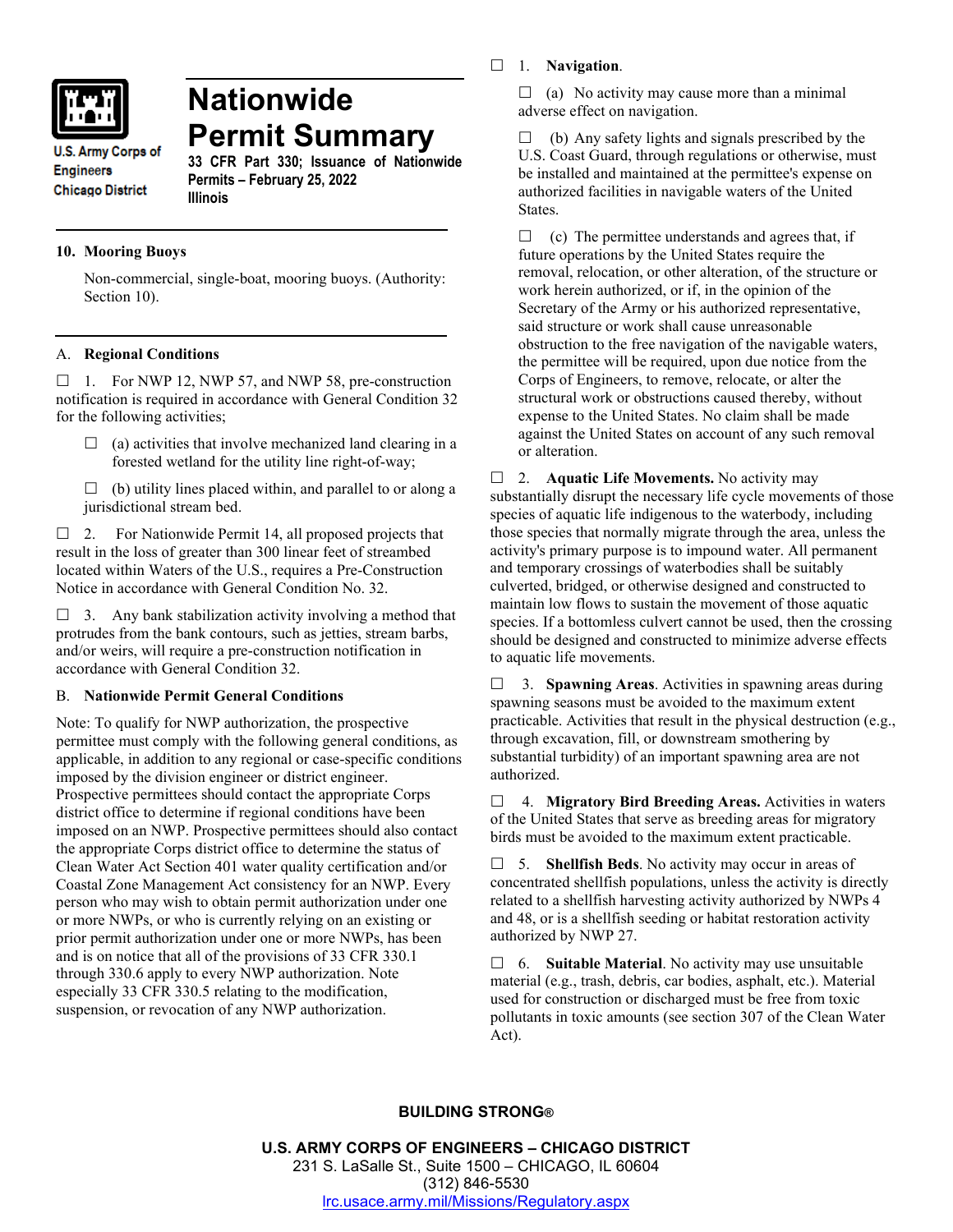7. **Water Supply Intakes**. No activity may occur in the proximity of a public water supply intake, except where the activity is for the repair or improvement of public water supply intake structures or adjacent bank stabilization.

 8. **Adverse Effects from Impoundments**. If the activity creates an impoundment of water, adverse effects to the aquatic system due to accelerating the passage of water, and/or restricting its flow must be minimized to the maximum extent practicable.

 9. **Management of Water Flows**. To the maximum extent practicable, the pre-construction course, condition, capacity, and location of open waters must be maintained for each activity, including stream channelization, storm water management activities, and temporary and permanent road crossings, except as provided below. The activity must be constructed to withstand expected high flows. The activity must not restrict or impede the passage of normal or high flows, unless the primary purpose of the activity is to impound water or manage high flows. The activity may alter the pre-construction course, condition, capacity, and location of open waters if it benefits the aquatic environment (e.g., stream restoration or relocation activities).

 10. **Fills Within 100-Year Floodplains**. The activity must comply with applicable FEMA-approved state or local floodplain management requirements.

□ 11. **Equipment**. Heavy equipment working in wetlands or mudflats must be placed on mats, or other measures must be taken to minimize soil disturbance.

 12. **Soil Erosion and Sediment Controls**. Appropriate soil erosion and sediment controls must be used and maintained in effective operating condition during construction, and all exposed soil and other fills, as well as any work below the ordinary high water mark or high tide line, must be permanently stabilized at the earliest practicable date. Permittees are encouraged to perform work within waters of the United States during periods of low-flow or no-flow, or during low tides.

 13. **Removal of Temporary Fills**. Temporary structures must be removed, to the maximum extent practicable, after their use has been discontinued. Temporary fills must be removed in their entirety and the affected areas returned to pre-construction elevations. The affected areas must be revegetated, as appropriate.

 14. **Proper Maintenance**. Any authorized structure or fill shall be properly maintained, including maintenance to ensure public safety and compliance with applicable NWP general conditions, as well as any activity-specific conditions added by the district engineer to an NWP authorization.

 15. **Single and Complete Project**. The activity must be a single and complete project. The same NWP cannot be used more than once for the same single and complete project.

# 16. **Wild and Scenic Rivers**.

 $\Box$  (a) No NWP activity may occur in a component of the National Wild and Scenic River System, or in a river officially designated by Congress as a "study river" for possible inclusion in the system while the river is in an official study status, unless the appropriate

Federal agency with direct management responsibility for such river, has determined in writing that the proposed activity will not adversely affect the Wild and Scenic River designation or study status.

 $\Box$  (b) If a proposed NWP activity will occur in a component of the National Wild and Scenic River System, or in a river officially designated by Congress as a "study river" for possible inclusion in the system while the river is in an official study status, the permittee must submit a preconstruction notification (see general condition 32). The district engineer will coordinate the PCN with the Federal agency with direct management responsibility for that river. Permittees shall not begin the NWP activity until notified by the district engineer that the Federal agency with direct management responsibility for that river has determined in writing that the proposed NWP activity will not adversely affect the Wild and Scenic River designation or study status.

 $\Box$  (c) Information on Wild and Scenic Rivers may be obtained from the appropriate Federal land management agency responsible for the designated Wild and Scenic River or study river (e.g., National Park Service, U.S. Forest Service, Bureau of Land Management, U.S. Fish and Wildlife Service). Information on these rivers is also available at: http://www.rivers.gov/.

 17. **Tribal Rights**. No activity or its operation may impair reserved tribal rights, including, but not limited to, reserved water rights and treaty fishing and hunting rights.

# 18. **Endangered Species**.

 $\Box$  (a) No activity is authorized under any NWP which is likely to directly or indirectly jeopardize the continued existence of a threatened or endangered species or a species proposed for such designation, as identified under the Federal Endangered Species Act (ESA), or which will directly or indirectly destroy or adversely modify the critical habitat of such species. No activity is authorized under any NWP which "may affect" a listed species or critical habitat, unless ESA section 7 consultation addressing the consequences of the proposed activity on listed species or critical habitat has been completed. See 50 CFR 402.02 for the definition of "effects of the action" for the purposes of ESA section 7 consultation, as well as 50 CFR 402.17, which provides further explanation under ESA section 7 regarding "activities that are reasonably certain to occur" and "consequences caused by the proposed action."

 $\Box$  (b) Federal agencies should follow their own procedures for complying with the requirements of the ESA (see 33 CFR 330.4 $(f)(1)$ ). If pre-construction notification is required for the proposed activity, the Federal permittee must provide the district engineer with the appropriate documentation to demonstrate compliance with those requirements. The district engineer will verify that the appropriate documentation has been submitted. If the appropriate documentation has not been submitted, additional ESA section 7 consultation may be necessary for the activity and the respective federal agency would be responsible for fulfilling its obligation under section 7 of the ESA.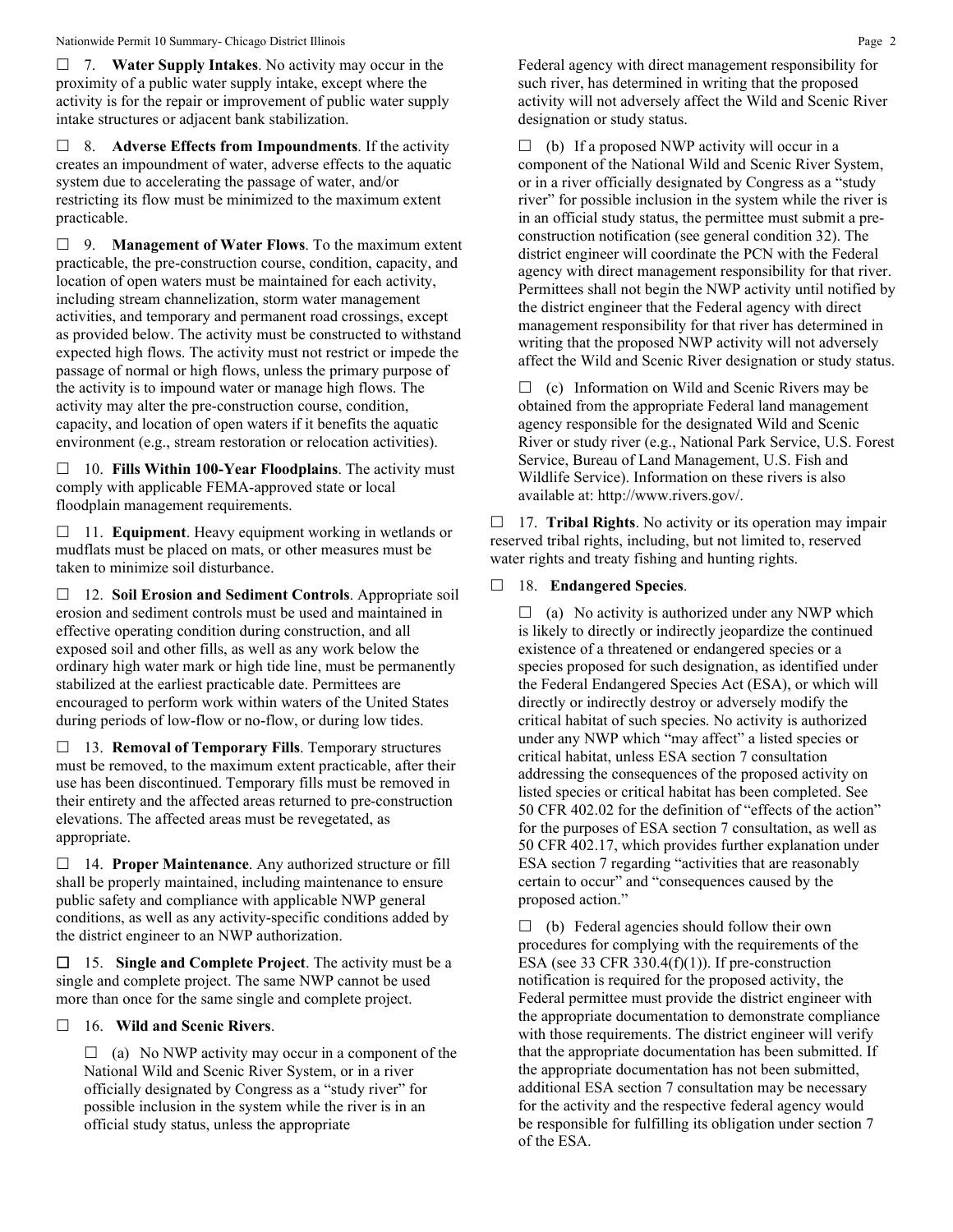$\Box$  (c) Non-federal permittees must submit a preconstruction notification to the district engineer if any listed species (or species proposed for listing) or designated critical habitat (or critical habitat proposed such designation) might be affected or is in the vicinity of the activity, or if the activity is located in designated critical habitat or critical habitat proposed for such designation, and shall not begin work on the activity until notified by the district engineer that the requirements of the ESA have been satisfied and that the activity is authorized. For activities that might affect Federally-listed endangered or threatened species (or species proposed for listing) or designated critical habitat (or critical habitat proposed for such designation), the pre-construction notification must include the name(s) of the endangered or threatened species (or species proposed for listing) that might be affected by the proposed activity or that utilize the designated critical habitat (or critical habitat proposed for such designation) that might be affected by the proposed activity. The district engineer will determine whether the proposed activity "may affect" or will have "no effect" to listed species and designated critical habitat and will notify the non-Federal applicant of the Corps' determination within 45 days of receipt of a complete preconstruction notification. For activities where the non-Federal applicant has identified listed species (or species proposed for listing) or designated critical habitat (or critical habitat proposed for such designation) that might be affected or is in the vicinity of the activity, and has so notified the Corps, the applicant shall not begin work until the Corps has provided notification that the proposed activity will have "no effect" on listed species (or species proposed for listing or designated critical habitat (or critical habitat proposed for such designation), or until ESA section 7 consultation or conference has been completed. If the non-Federal applicant has not heard back from the Corps within 45 days, the applicant must still wait for notification from the Corps.

 $\Box$  (d) As a result of formal or informal consultation with the FWS or NMFS the district engineer may add species-specific permit conditions to the NWPs.

 $\Box$  (e) Authorization of an activity by an NWP does not authorize the "take" of a threatened or endangered species as defined under the ESA. In the absence of separate authorization (e.g., an ESA Section 10 Permit, a Biological Opinion with "incidental take" provisions, etc.) from the FWS or the NMFS, the Endangered Species Act prohibits any person subject to the jurisdiction of the United States to take a listed species, where "take" means to harass, harm, pursue, hunt, shoot, wound, kill, trap, capture, or collect, or to attempt to engage in any such conduct. The word "harm" in the definition of "take" means an act which actually kills or injures wildlife. Such an act may include significant habitat modification or degradation where it actually kills or injures wildlife by significantly impairing essential behavioral patterns, including breeding, feeding or sheltering.

 $\Box$  (f) If the non-federal permittee has a valid ESA section  $10(a)(1)(B)$  incidental take permit with an approved Habitat Conservation Plan for a project or a group of projects that includes the proposed NWP

activity, the non-federal applicant should provide a copy of that ESA section  $10(a)(1)(B)$  permit with the PCN required by paragraph (c) of this general condition. The district engineer will coordinate with the agency that issued the ESA section  $10(a)(1)(B)$  permit to determine whether the proposed NWP activity and the associated incidental take were considered in the internal ESA section 7 consultation conducted for the ESA section  $10(a)(1)(B)$  permit. If that coordination results in concurrence from the agency that the proposed NWP activity and the associated incidental take were considered in the internal ESA section 7 consultation for the ESA section  $10(a)(1)(B)$  permit, the district engineer does not need to conduct a separate ESA section 7 consultation for the proposed NWP activity. The district engineer will notify the non-federal applicant within 45 days of receipt of a complete pre-construction notification whether the ESA section  $10(a)(1)(B)$  permit covers the proposed NWP activity or whether additional ESA section 7 consultation is required.

 $\Box$  (g) Information on the location of threatened and endangered species and their critical habitat can be obtained directly from the offices of the FWS and NMFS or their world wide web pages at http://www.fws.gov/ or http://www.fws.gov/ipac and

http://www.nmfs.noaa.gov/pr/species/esa/ respectively.

 19. **Migratory Birds and Bald and Golden Eagles**. The permittee is responsible for ensuring that an action authorized by NWP complies with the Migratory Bird Treaty Act and the Bald and Golden Eagle Protection Act. The permittee is responsible for contacting the appropriate local office of the U.S. Fish and Wildlife Service to determine what measures, if any, are necessary or appropriate to reduce adverse effects to migratory birds or eagles, including whether "incidental take" permits are necessary and available under the Migratory Bird Treaty Act or Bald and Golden Eagle Protection Act for a particular activity.

#### 20. **Historic Properties**.

 $\Box$  (a) No activity is authorized under any NWP which may have the potential to cause effects to properties listed, or eligible for listing, in the National Register of Historic Places until the requirements of Section 106 of the National Historic Preservation Act (NHPA) have been satisfied.

 $\Box$  (b) Federal permittees should follow their own procedures for complying with the requirements of section 106 of the National Historic Preservation Act (see 33 CFR 330.4 $(g)(1)$ ). If pre-construction notification is required for the proposed NWP activity, the Federal permittee must provide the district engineer with the appropriate documentation to demonstrate compliance with those requirements. The district engineer will verify that the appropriate documentation has been submitted. If the appropriate documentation is not submitted, then additional consultation under section 106 may be necessary. The respective federal agency is responsible for fulfilling its obligation to comply with section 106.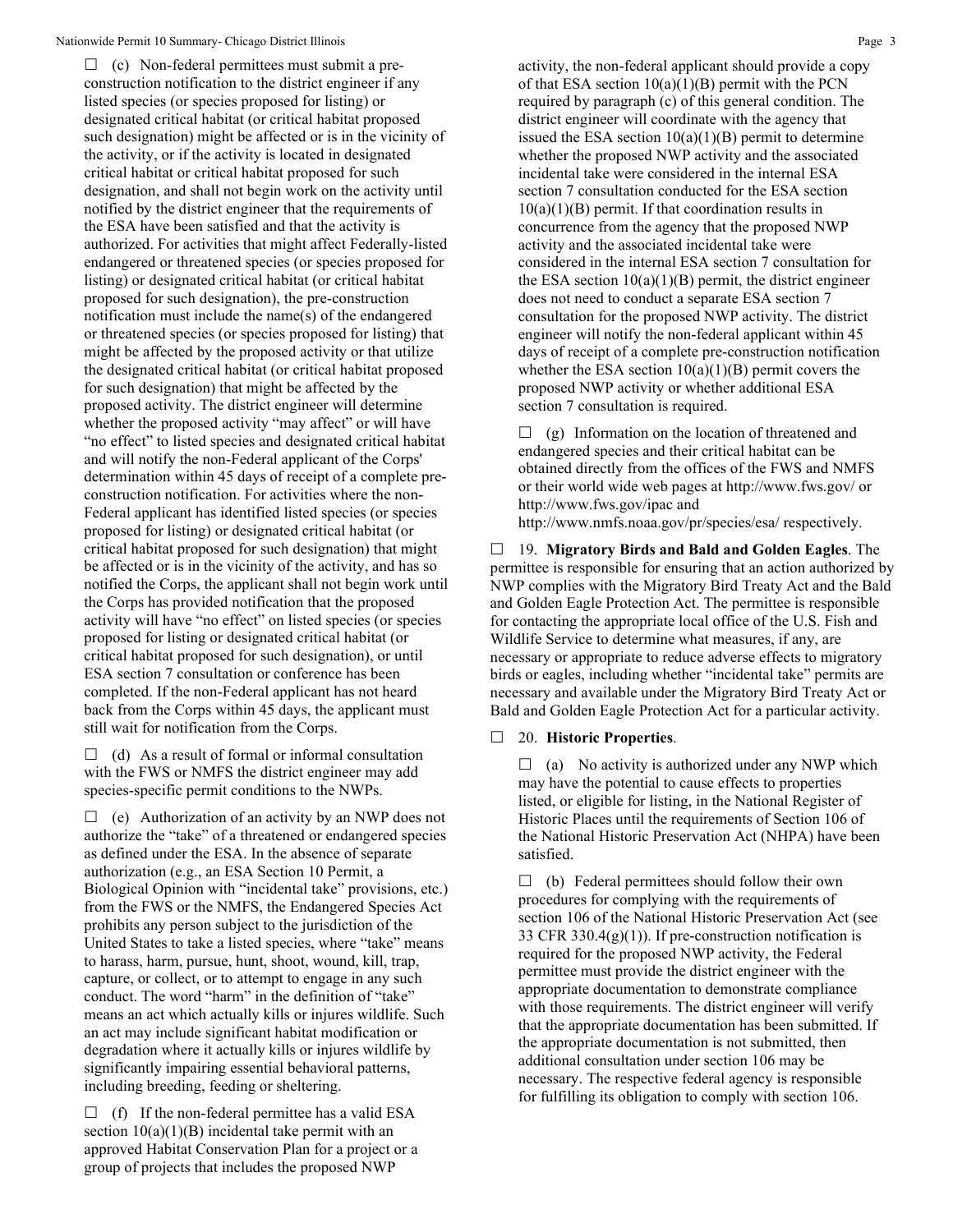$\Box$  (c) Non-federal permittees must submit a preconstruction notification to the district engineer if the NWP activity might have the potential to cause effects to any historic properties listed on, determined to be eligible for listing on, or potentially eligible for listing on the National Register of Historic Places, including previously unidentified properties. For such activities, the preconstruction notification must state which historic properties might have the potential to be affected by the proposed NWP activity or include a vicinity map indicating the location of the historic properties or the potential for the presence of historic properties. Assistance regarding information on the location of, or potential for, the presence of historic properties can be sought from the State Historic Preservation Officer, Tribal Historic Preservation Officer, or designated tribal representative, as appropriate, and the National Register of Historic Places (see 33 CFR 330.4(g)). When reviewing pre-construction notifications, district engineers will comply with the current procedures for addressing the requirements of section 106 of the National Historic Preservation Act. The district engineer shall make a reasonable and good faith effort to carry out appropriate identification efforts commensurate with potential impacts, which may include background research, consultation, oral history interviews, sample field investigation, and/or field survey. Based on the information submitted in the PCN and these identification efforts, the district engineer shall determine whether the proposed NWP activity has the potential to cause effects on the historic properties. Section 106 consultation is not required when the district engineer determines that the activity does not have the potential to cause effects on historic properties (see 36 CFR 800.3(a)). Section 106 consultation is required when the district engineer determines that the activity has the potential to cause effects on historic properties. The district engineer will conduct consultation with consulting parties identified under 36 CFR 800.2(c) when he or she makes any of the following effect determinations for the purposes of section 106 of the NHPA: No historic properties affected, no adverse effect, or adverse effect.

 $\Box$  (d) Where the non-Federal applicant has identified historic properties on which the proposed NWP activity might have the potential to cause effects and has so notified the Corps, the non-Federal applicant shall not begin the activity until notified by the district engineer either that the activity has no potential to cause effects to historic properties or that NHPA section 106 consultation has been completed. For non-federal permittees, the district engineer will notify the prospective permittee within 45 days of receipt of a complete pre-construction notification whether NHPA section 106 consultation is required. If NHPA section 106 consultation is required, the district engineer will notify the non-Federal applicant that he or she cannot begin the activity until section 106 consultation is completed. If the non-Federal applicant has not heard back from the Corps within 45 days, the applicant must still wait for notification from the Corps.

 $\Box$  (e) Prospective permittees should be aware that section 110k of the NHPA (54 U.S.C. 306113) prevents the Corps from granting a permit or other assistance to an applicant who, with intent to avoid the requirements of section 106 of the NHPA, has intentionally significantly adversely affected a historic property to which the permit would relate, or having legal power to prevent it, allowed such significant adverse effect to occur, unless the Corps, after consultation with the Advisory Council on Historic Preservation (ACHP), determines that circumstances justify granting such assistance despite the adverse effect created or permitted by the applicant. If circumstances justify granting the assistance, the Corps is required to notify the ACHP and provide documentation specifying the circumstances, the degree of damage to the integrity of any historic properties affected, and proposed mitigation. This documentation must include any views obtained from the applicant, SHPO/THPO, appropriate Indian tribes if the undertaking occurs on or affects historic properties on tribal lands or affects properties of interest to those tribes, and other parties known to have a legitimate interest in the impacts to the permitted activity on historic properties.

 21. **Discovery of Previously Unknown Remains and Artifacts**. Permittees that discover any previously unknown historic, cultural or archeological remains and artifacts while accomplishing the activity authorized by NWP, they must immediately notify the district engineer of what they have found, and to the maximum extent practicable, avoid construction activities that may affect the remains and artifacts until the required coordination has been completed. The district engineer will initiate the Federal, Tribal, and state coordination required to determine if the items or remains warrant a recovery effort or if the site is eligible for listing in the National Register of Historic Places.

 22. **Designated Critical Resource Waters**. Critical resource waters include, NOAA-managed marine sanctuaries and marine monuments, and National Estuarine Research Reserves. The district engineer may designate, after notice and opportunity for public comment, additional waters officially designated by a state as having particular environmental or ecological significance, such as outstanding national resource waters or state natural heritage sites. The district engineer may also designate additional critical resource waters after notice and opportunity for public comment.

 $\Box$  (a) Discharges of dredged or fill material into waters of the United States are not authorized by NWPs 7, 12, 14, 16, 17, 21, 29, 31, 35, 39, 40, 42, 43, 44, 49, 50, 51, 52, 57, and 58 for any activity within, or directly affecting, critical resource waters, including wetlands adjacent to such waters.

 $\Box$  (b) For NWPs 3, 8, 10, 13, 15, 18, 19, 22, 23, 25, 27, 28, 30, 33, 34, 36, 37, 38, and 54, notification is required in accordance with general condition 32, for any activity proposed by permittees in the designated critical resource waters including wetlands adjacent to those waters. The district engineer may authorize activities under these NWPs only after she or he determines that the impacts to the critical resource waters will be no more than minimal.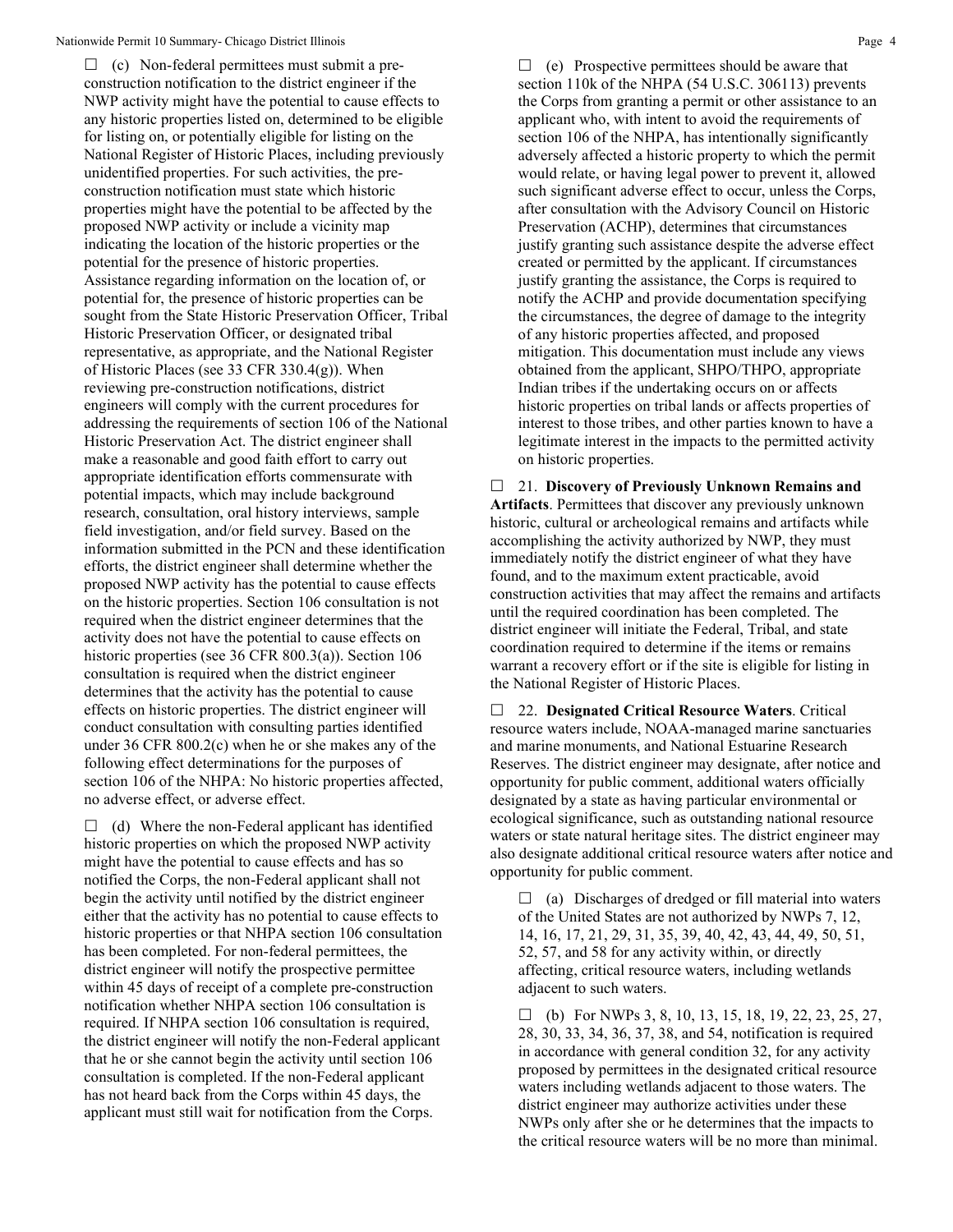23. **Mitigation**. The district engineer will consider the following factors when determining appropriate and practicable mitigation necessary to ensure that the individual and cumulative adverse environmental effects are no more than minimal:

 $\Box$  (a) The activity must be designed and constructed to avoid and minimize adverse effects, both temporary and permanent, to waters of the United States to the maximum extent practicable at the project site (i.e., on site).

 $\Box$  (b) Mitigation in all its forms (avoiding, minimizing, rectifying, reducing, or compensating for resource losses) will be required to the extent necessary to ensure that the individual and cumulative adverse environmental effects are no more than minimal.

 $\Box$  (c) Compensatory mitigation at a minimum one-forone ratio will be required for all wetland losses that exceed 1/10-acre and require pre-construction notification, unless the district engineer determines in writing that either some other form of mitigation would be more environmentally appropriate or the adverse environmental effects of the proposed activity are no more than minimal, and provides an activity-specific waiver of this requirement. For wetland losses of 1/10 acre or less that require pre-construction notification, the district engineer may determine on a case-by-case basis that compensatory mitigation is required to ensure that the activity results in only minimal adverse environmental effects.

 $\Box$  (d) Compensatory mitigation at a minimum one-forone ratio will be required for all losses of stream bed that exceed 3/100-acre and require pre-construction notification, unless the district engineer determines in writing that either some other form of mitigation would be more environmentally appropriate or the adverse environmental effects of the proposed activity are no more than minimal, and provides an activity-specific waiver of this requirement.

This compensatory mitigation requirement may be satisfied through the restoration or enhancement of riparian areas next to streams in accordance with paragraph (e) of this general condition. For losses of stream bed of 3/100-acre or less that require preconstruction notification, the district engineer may determine on a case-by-case basis that compensatory mitigation is required to ensure that the activity results in only minimal adverse environmental effects. Compensatory mitigation for losses of streams should be provided, if practicable, through stream rehabilitation, enhancement, or preservation, since streams are difficultto-replace resources (see  $33 \text{ CFR } 332.3(e)(3)$ ).

 $\Box$  (e) Compensatory mitigation plans for NWP activities in or near streams or other open waters will normally include a requirement for the restoration or enhancement, maintenance, and legal protection (e.g., conservation easements) of riparian areas next to open waters. In some cases, the restoration or maintenance/protection of riparian areas may be the only compensatory mitigation required. If restoring riparian areas involves planting vegetation, only native species should be planted.

The width of the required riparian area will address documented water quality or aquatic habitat loss concerns. Normally, the riparian area will be 25 to 50 feet wide on each side of the stream, but the district engineer may require slightly wider riparian areas to address documented water quality or habitat loss concerns. If it is not possible to restore or maintain/protect a riparian area on both sides of a stream, or if the waterbody is a lake or coastal waters, then restoring or maintaining/protecting a riparian area along a single bank or shoreline may be sufficient.

Where both wetlands and open waters exist on the project site, the district engineer will determine the appropriate compensatory mitigation (e.g., riparian areas and/or wetlands compensation) based on what is best for the aquatic environment on a watershed basis. In cases where riparian areas are determined to be the most appropriate form of minimization or compensatory mitigation, the district engineer may waive or reduce the requirement to provide wetland compensatory mitigation for wetland losses.

 $\Box$  (f) Compensatory mitigation projects provided to offset losses of aquatic resources must comply with the applicable provisions of 33 CFR part 332.

 $\Box$  (1) The prospective permittee is responsible for proposing an appropriate compensatory mitigation option if compensatory mitigation is necessary to ensure that the activity results in no more than minimal adverse environmental effects. For the NWPs, the preferred mechanism for providing compensatory mitigation is mitigation bank credits or in-lieu fee program credits (see 33 CFR 332.3(b)(2) and (3)). However, if an appropriate number and type of mitigation bank or in-lieu credits are not available at the time the PCN is submitted to the district engineer, the district engineer may approve the use of permittee-responsible mitigation.

 $\Box$  (2) The amount of compensatory mitigation required by the district engineer must be sufficient to ensure that the authorized activity results in no more than minimal individual and cumulative adverse environmental effects (see 33 CFR 330.1(e)(3)). (See also 33 CFR 332.3(f).)

 $\Box$  (3) Since the likelihood of success is greater and the impacts to potentially valuable uplands are reduced, aquatic resource restoration should be the first compensatory mitigation option considered for permittee-responsible mitigation.

 $\Box$  (4) If permittee-responsible mitigation is the proposed option, the prospective permittee is responsible for submitting a mitigation plan. A conceptual or detailed mitigation plan may be used by the district engineer to make the decision on the NWP verification request, but a final mitigation plan that addresses the applicable requirements of 33 CFR  $332.4(c)(2)$  through (14) must be approved by the district engineer before the permittee begins work in waters of the United States,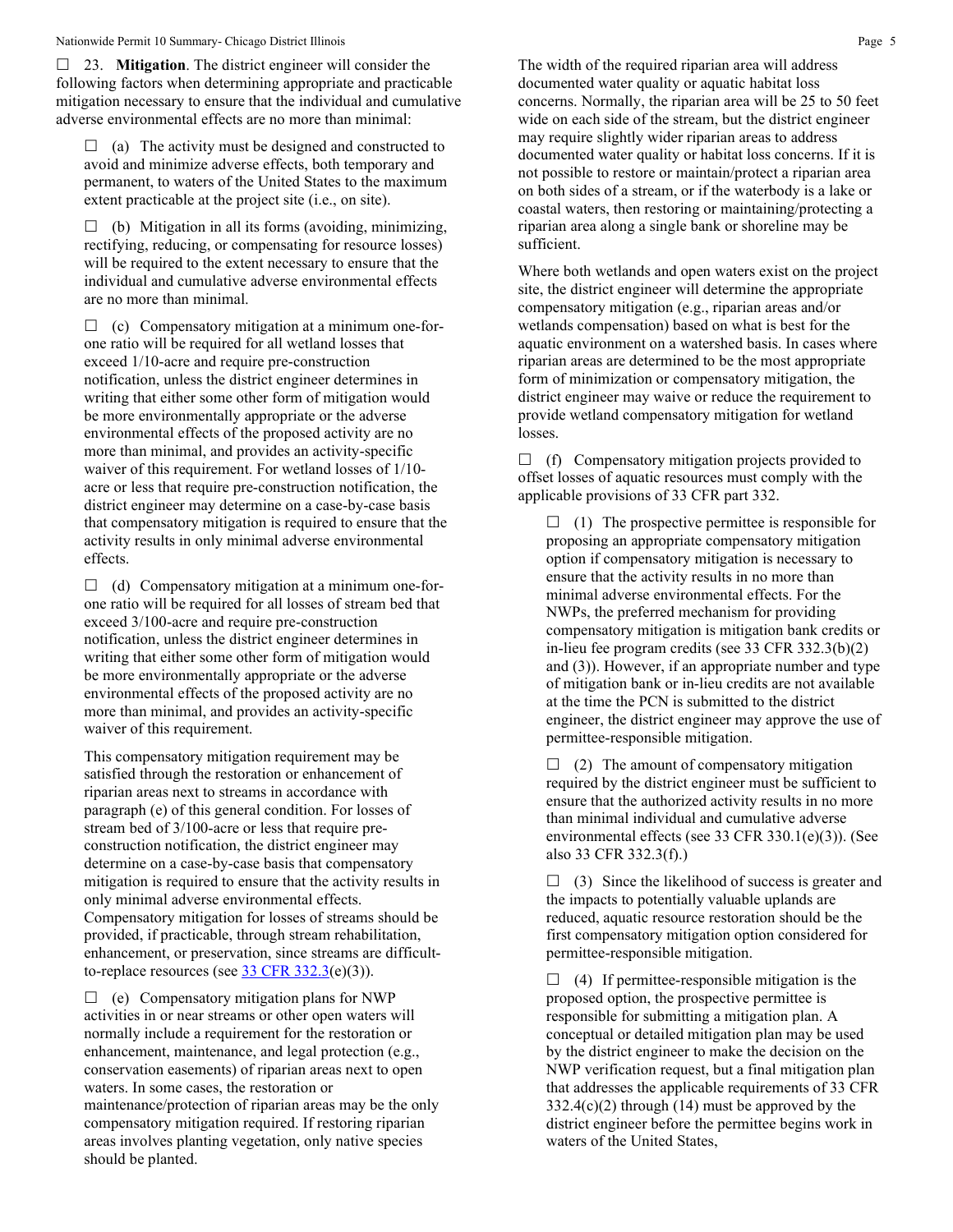unless the district engineer determines that prior approval of the final mitigation plan is not practicable or not necessary to ensure timely completion of the required compensatory mitigation (see 33 CFR  $332.3(k)(3)$ ).

 $\Box$  (5) If mitigation bank or in-lieu fee program credits are the proposed option, the mitigation plan needs to address only the baseline conditions at the impact site and the number of credits to be provided (see 33 CFR 332.4(c)(1)(ii)).

 $\Box$  (6) Compensatory mitigation requirements (e.g., resource type and amount to be provided as compensatory mitigation, site protection, ecological performance standards, monitoring requirements) may be addressed through conditions added to the NWP authorization, instead of components of a compensatory mitigation plan (see 33 CFR  $332.4(c)(1)(ii)$ .

 $\Box$  (g) Compensatory mitigation will not be used to increase the acreage losses allowed by the acreage limits of the NWPs. For example, if an NWP has an acreage limit of 1/2-acre, it cannot be used to authorize any NWP activity resulting in the loss of greater than 1/2-acre of waters of the United States, even if compensatory mitigation is provided that replaces or restores some of the lost waters. However, compensatory mitigation can and should be used, as necessary, to ensure that an NWP activity already meeting the established acreage limits also satisfies the no more than minimal impact requirement for the NWPs.

 $\Box$  (h) Permittees may propose the use of mitigation banks, in-lieu fee programs, or permittee-responsible mitigation. When developing a compensatory mitigation proposal, the permittee must consider appropriate and practicable options consistent with the framework at 33 CFR 332.3(b).

For activities resulting in the loss of marine or estuarine resources, permittee-responsible mitigation may be environmentally preferable if there are no mitigation banks or in-lieu fee programs in the area that have marine or estuarine credits available for sale or transfer to the permittee. For permittee-responsible mitigation, the special conditions of the NWP verification must clearly indicate the party or parties responsible for the implementation and performance of the compensatory mitigation project, and, if required, its long-term management.

 $\Box$  (i) Where certain functions and services of waters of the United States are permanently adversely affected by a regulated activity, such as discharges of dredged or fill material into waters of the United States that will convert a forested or scrub-shrub wetland to a herbaceous wetland in a permanently maintained utility line right-of-way, mitigation may be required to reduce the adverse environmental effects of the activity to the no more than minimal level.

# 25**. Water Quality**.

 $\Box$  (a) Where the certifying authority (state, authorized tribe, or EPA, as appropriate) has not previously certified compliance of an NWP with CWA section 401, a CWA section 401 water quality certification for the proposed discharge must be obtained or waived (see 33 CFR  $330.4(c)$  $330.4(c)$ ). If the permittee cannot comply with all of the conditions of a water quality certification previously issued by certifying authority for the issuance of the NWP, then the permittee must obtain a water quality certification or waiver for the proposed discharge in order for the activity to be authorized by an NWP.

 $\Box$  (b) If the NWP activity requires pre-construction notification and the certifying authority has not previously certified compliance of an NWP with CWA section 401, the proposed discharge is not authorized by an NWP until water quality certification is obtained or waived. If the certifying authority issues a water quality certification for the proposed discharge, the permittee must submit a copy of the certification to the district engineer. The discharge is not authorized by an NWP until the district engineer has notified the permittee that the water quality certification requirement has been satisfied by the issuance of a water quality certification or a waiver.

 $\Box$  (c) The district engineer or certifying authority may require additional water quality management measures to ensure that the authorized activity does not result in more than minimal degradation of water quality.

 26**. Coastal Zone Management**. In coastal states where an NWP has not previously received a state coastal zone management consistency concurrence, an individual state coastal zone management consistency concurrence must be obtained, or a presumption of concurrence must occur (see 33 CFR 330.4(d)). If the permittee cannot comply with all of the conditions of a coastal zone management consistency concurrence previously issued by the state, then the permittee must obtain an individual coastal zone management consistency concurrence or presumption of concurrence in order for the activity to be authorized by NWP. The district engineer or a state may require additional measures to ensure that the authorized activity is consistent with state coastal zone management requirements.

 27**. Regional and Case-By-Case Conditions**. The activity must comply with any regional conditions that may have been added by the Division Engineer (see 33 CFR 330.4(e)) and with any case specific conditions added by the Corps or by the state, Indian Tribe, or U.S. EPA in its CWA section 401 Water Quality Certification, or by the state in its Coastal Zone Management Act consistency determination.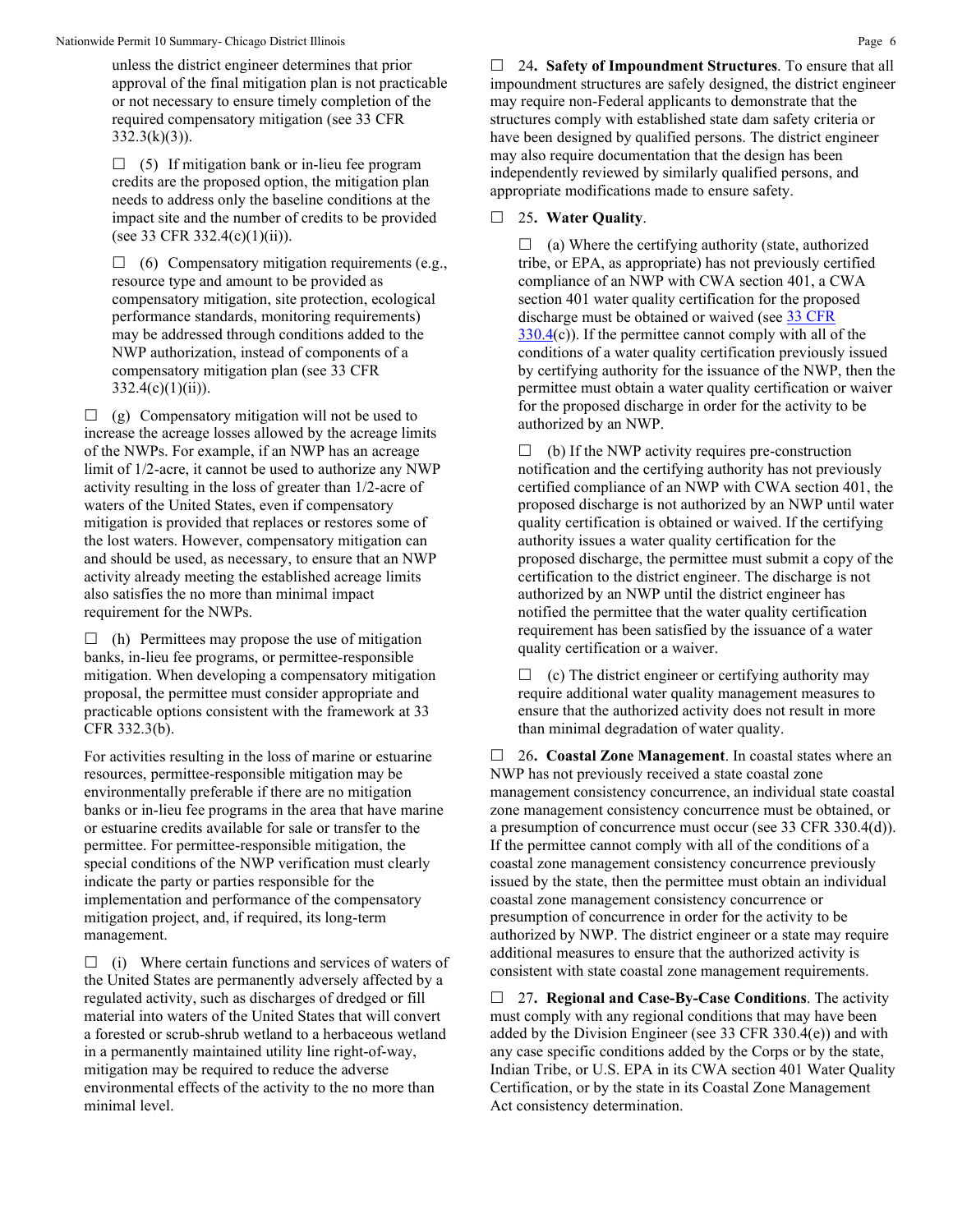28**. Use of Multiple Nationwide Permits**. The use of more than one NWP for a single and complete project is authorized, subject to the following restrictions:

 (a) If only one of the NWPs used to authorize the single and complete project has a specified acreage limit, the acreage loss of waters of the United States cannot exceed the acreage limit of the NWP with the highest specified acreage limit. For example, if a road crossing over tidal waters is constructed under NWP 14, with associated bank stabilization authorized by NWP 13, the maximum acreage loss of waters of the United States for the total project cannot exceed 1/3-acre.

 $\Box$  (b) If one or more of the NWPs used to authorize the single and complete project has specified acreage limits, the acreage loss of waters of the United States authorized by those NWPs cannot exceed their respective specified acreage limits. For example, if a commercial development is constructed under NWP 39, and the single and complete project includes the filling of an upland ditch authorized by NWP 46, the maximum acreage loss of waters of the United States for the commercial development under NWP 39 cannot exceed 1/2-acre, and the total acreage loss of waters of United States due to the NWP 39 and 46 activities cannot exceed 1 acre.

 29**. Transfer of Nationwide Permit Verifications**. If the permittee sells the property associated with a nationwide permit verification, the permittee may transfer the nationwide permit verification to the new owner by submitting a letter to the appropriate Corps district office to validate the transfer. A copy of the nationwide permit verification must be attached to the letter, and the letter must contain the following statement and signature:

"When the structures or work authorized by this nationwide permit are still in existence at the time the property is transferred, the terms and conditions of this nationwide permit, including any special conditions, will continue to be binding on the new owner(s) of the property. To validate the transfer of this nationwide permit and the associated liabilities associated with compliance with its terms and conditions, have the transferee sign and date below."

(Transferee)

# (Date)

□ 30. **Compliance Certification**. Each permittee who receives an NWP verification letter from the Corps must provide a signed certification documenting completion of the authorized activity and implementation of any required compensatory mitigation. The success of any required permittee-responsible mitigation, including the achievement of ecological performance standards, will be addressed separately by the district engineer. The Corps will provide the permittee the certification document with the NWP verification letter. The certification document will include:

 $\Box$  (a) A statement that the authorized activity was done in accordance with the NWP authorization, including any general, regional, or activity-specific conditions;

 $\Box$  (b) A statement that the implementation of any required compensatory mitigation was completed in accordance with the permit conditions. If credits from a mitigation bank or in-lieu fee program are used to satisfy the compensatory mitigation requirements, the certification must include the documentation required by 33 CFR 332.3(l)(3) to confirm that the permittee secured the appropriate number and resource type of credits; and

 $\Box$  (c) The signature of the permittee certifying the completion of the activity and mitigation.

The completed certification document must be submitted to the district engineer within 30 days of completion of the authorized activity or the implementation of any required compensatory mitigation, whichever occurs later.

 31**. Activities Affecting Structures or Works Built by the United States.** If an NWP activity also requires review by, or permission from, the Corps pursuant to 33 U.S.C. 408 because it will alter or temporarily or permanently occupy or use a U.S. Army Corps of Engineers (USACE) federally authorized Civil Works project (a "USACE project"), the prospective permittee must submit a pre-construction notification. See paragraph (b)(10) of general condition 32.

An activity that requires section 408 permission and/or review is not authorized by NWP until the appropriate Corps office issues the section 408 permission or completes its review to alter, occupy, or use the USACE project, and the district engineer issues a written NWP verification.

#### 32**. Pre-Construction Notification**.

 $\Box$  (a) **Timing**. Where required by the terms of the NWP, the prospective permittee must notify the district engineer by submitting a pre-construction notification (PCN) as early as possible. The district engineer must determine if the PCN is complete within 30 calendar days of the date of receipt and, if the PCN is determined to be incomplete, notify the prospective permittee within that 30 day period to request the additional information necessary to make the PCN complete. The request must specify the information needed to make the PCN complete. As a general rule, district engineers will request additional information necessary to make the PCN complete only once. However, if the prospective permittee does not provide all of the requested information, then the district engineer will notify the prospective permittee that the PCN is still incomplete and the PCN review process will not commence until all of the requested information has been received by the district engineer. The prospective permittee shall not begin the activity until either:

 $\Box$  (1) He or she is notified in writing by the district engineer that the activity may proceed under the NWP with any special conditions imposed by the district or division engineer; or

 $\Box$  (2) 45 calendar days have passed from the district engineer's receipt of the complete PCN and the prospective permittee has not received written notice from the district or division engineer.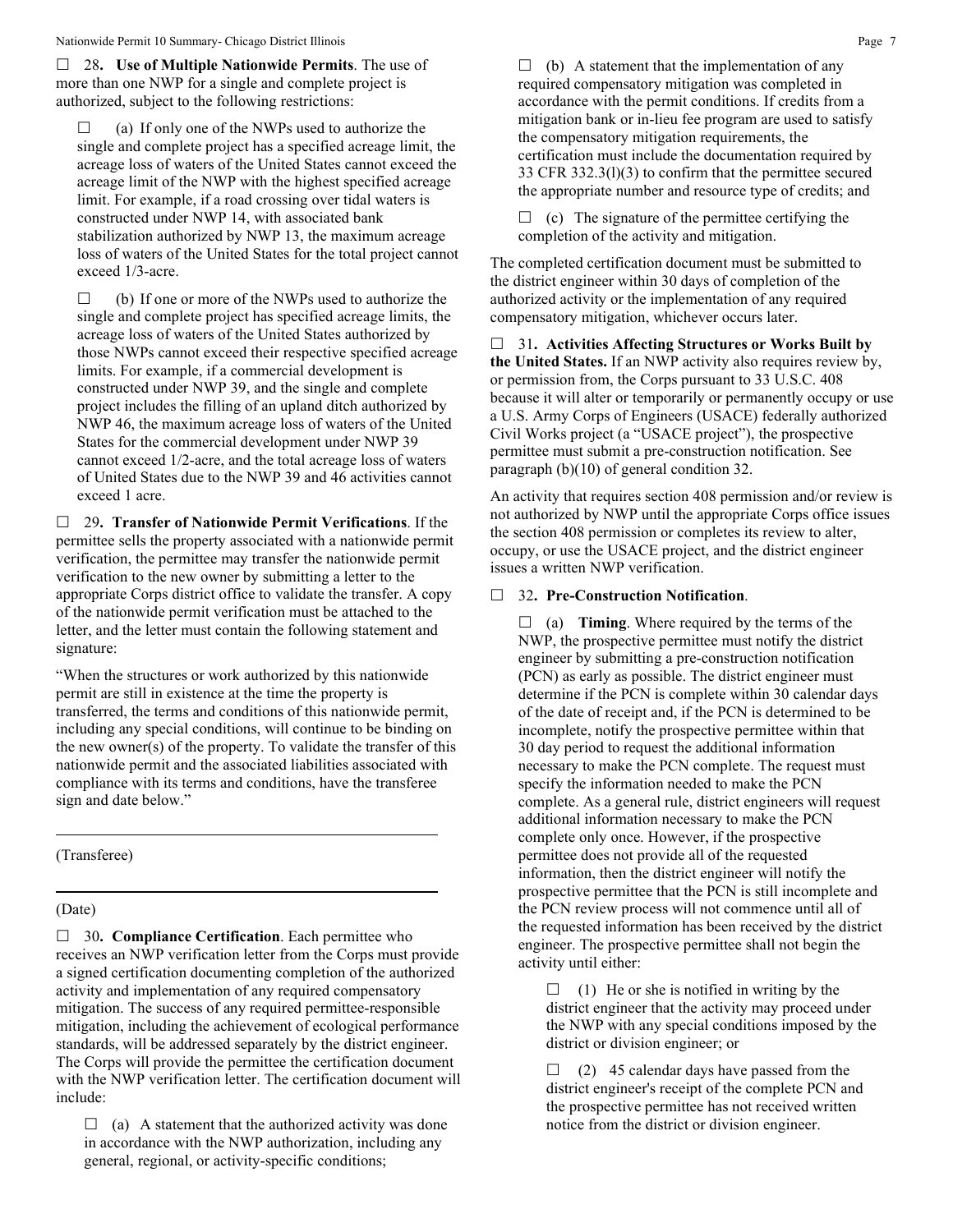However, if the permittee was required to notify the Corps pursuant to general condition 18 that listed species or critical habitat might be affected or are in the vicinity of the activity, or to notify the Corps pursuant to general condition 20 that the activity might have the potential to cause effects to historic properties, the permittee cannot begin the activity until receiving written notification from the Corps that there is "no effect" on listed species or "no potential to cause effects" on historic properties, or that any consultation required under Section 7 of the Endangered Species Act (see 33 CFR 330.4(f)) and/or section 106 of the National Historic Preservation Act (see 33 CFR 330.4(g)) has been completed. If the proposed activity requires a written waiver to exceed specified limits of an NWP, the permittee may not begin the activity until the district engineer issues the waiver. If the district or division engineer notifies the permittee in writing that an individual permit is required within 45 calendar days of receipt of a complete PCN, the permittee cannot begin the activity until an individual permit has been obtained. Subsequently, the permittee's right to proceed under the NWP may be modified, suspended, or revoked only in accordance with the procedure set forth in 33 CFR 330.5(d)(2).

 (b) **Contents of Pre-Construction Notification**. The PCN must be in writing and include the following information:

 $\Box$  (1) Name, address and telephone numbers of the prospective permittee;

 $\Box$  (2) Location of the proposed activity;

 $\Box$  (3) Identify the specific NWP or NWP(s) the prospective permittee wants to use to authorize the proposed activity;

 $\Box$  (4) (i) A description of the proposed activity; the activity's purpose; direct and indirect adverse environmental effects the activity would cause, including the anticipated amount of loss of wetlands, other special aquatic sites, and other waters expected to result from the NWP activity, in acres, linear feet, or other appropriate unit of measure; a description of any proposed mitigation measures intended to reduce the adverse environmental effects caused by the proposed activity; and any other NWP(s), regional general permit(s), or individual permit(s) used or intended to be used to authorize any part of the proposed project or any related activity, including other separate and distant crossings for linear projects that require Department of the Army authorization but do not require pre-construction notification. The description of the proposed activity and any proposed mitigation measures should be sufficiently detailed to allow the district engineer to determine that the adverse environmental effects of the activity will be no more than minimal and to determine the need for compensatory mitigation or other mitigation measures.

 $\Box$  (ii) For linear projects where one or more single and complete crossings require preconstruction notification, the PCN must include the quantity of anticipated losses of wetlands, other special aquatic sites, and other waters for each single and complete crossing of those wetlands, other special aquatic sites, and other waters (including those single and complete crossings authorized by NWP but do not require PCNs). This information will be used by the district engineer to evaluate the cumulative adverse environmental effects of the proposed linear project, and does not change those non-PCN NWP activities into NWP PCNs.

 $\Box$  (iii) Sketches should be provided when necessary to show that the activity complies with the terms of the NWP. (Sketches usually clarify the activity and when provided results in a quicker decision. Sketches should contain sufficient detail to provide an illustrative description of the proposed activity (e.g., a conceptual plan), but do not need to be detailed engineering plans);

 $\Box$  (5) The PCN must include a delineation of wetlands, other special aquatic sites, and other waters, such as lakes and ponds, perennial, and intermittent, on the project site. Wetland delineations must be prepared in accordance with the current method required by the Corps. The permittee may ask the Corps to delineate the special aquatic sites and other waters on the project site, but there may be a delay if the Corps does the delineation, especially if the project site is large or contains many wetlands, other special aquatic sites, and other waters. Furthermore, the 45-day period will not start until the delineation has been submitted to or completed by the Corps, as appropriate;

 $\Box$  (6) If the proposed activity will result in the loss of greater than 1/10-acre of wetlands or 3/100 acre of stream bed and a PCN is required, the prospective permittee must submit a statement describing how the mitigation requirement will be satisfied, or explaining why the adverse environmental effects are no more than minimal and why compensatory mitigation should not be required. As an alternative, the prospective permittee may submit a conceptual or detailed mitigation plan.

 $\Box$  (7) For non-federal permittees, if any listed species (or species proposed for listing) or designated critical habitat (or critical habitat proposed for such designation) might be affected or is in the vicinity of the activity, or if the activity is located in designated critical habitat (or critical habitat proposed for such designation), the PCN must include the name(s) of those endangered or threatened species (or species proposed for listing) that might be affected by the proposed activity or utilize the designated critical habitat (or critical habitat proposed for such designation) that might be affected by the proposed activity.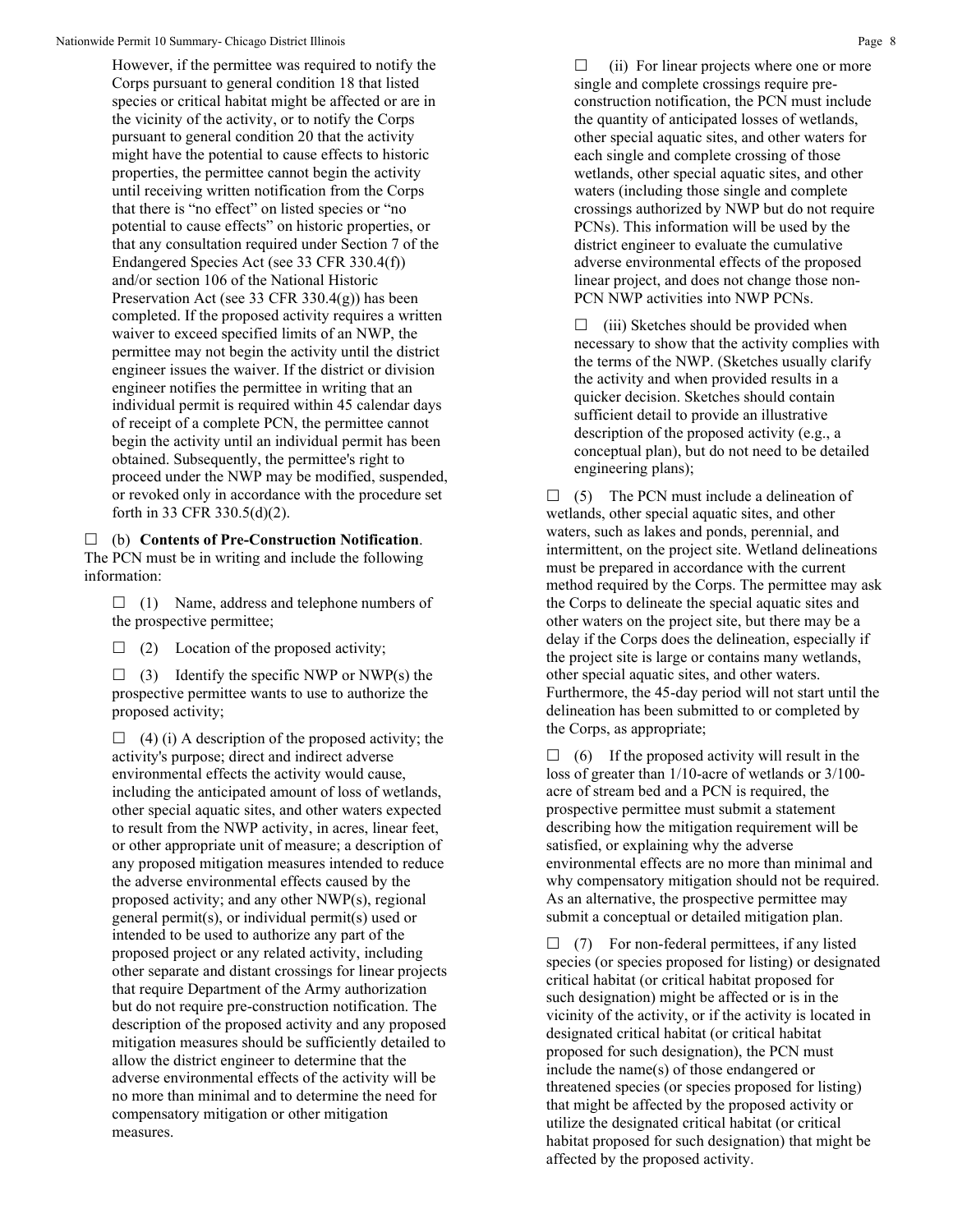For NWP activities that require pre-construction notification, Federal permittees must provide documentation demonstrating compliance with the Endangered Species Act;

 $\Box$  (8) For non-federal permittees, if the NWP activity might have the potential to cause effects to a historic property listed on, determined to be eligible for listing on, or potentially eligible for listing on, the National Register of Historic Places, the PCN must state which historic property might have the potential to be affected by the proposed activity or include a vicinity map indicating the location of the historic property. For NWP activities that require preconstruction notification, Federal permittees must provide documentation demonstrating compliance with section 106 of the National Historic Preservation Act;

 $\Box$  (9) For an activity that will occur in a component of the National Wild and Scenic River System, or in a river officially designated by Congress as a "study river" for possible inclusion in the system while the river is in an official study status, the PCN must identify the Wild and Scenic River or the "study river" (see general condition 16); and

 $\Box$  (10) For an NWP activity that requires permission from, or review by, the Corps pursuant to 33 U.S.C. 408 because it will alter or temporarily or permanently occupy or use a U.S. Army Corps of Engineers federally authorized civil works project, the pre-construction notification must include a statement confirming that the project proponent has submitted a written request for section 408 permission from, or review by, the Corps office having jurisdiction over that USACE project.

 (c) **Form of Pre-Construction Notification.** The nationwide permit pre-construction notification form (Form ENG 6082) should be used for NWP PCNs. A letter containing the required information may also be used. Applicants may provide electronic files of PCNs and supporting materials if the district engineer has established tools and procedures for electronic submittals.

# (d) **Agency Coordination**:

 $\Box$  (1) The district engineer will consider any comments from Federal and state agencies concerning the proposed activity's compliance with the terms and conditions of the NWPs and the need for mitigation to reduce the activity's adverse environmental effects so that they are no more than minimal.

 $\Box$  (2) Agency coordination is required for:

i) All NWP activities that require preconstruction notification and result in the loss of greater than 1/2-acre of waters of the United States;

ii) NWP 13 activities in excess of 500 linear feet, fills greater than one cubic yard per running foot, or involve discharges of dredged or fill material into special aquatic sites; and

(iii) NWP 54 activities in excess of 500 linear feet, or that extend into the waterbody more than 30 feet from the mean low water line in tidal waters or the ordinary high water mark in the Great Lakes.

 $\Box$  (3) When agency coordination is required, the district engineer will immediately provide (e.g., via email, facsimile transmission, overnight mail, or other expeditious manner) a copy of the complete PCN to the appropriate Federal or state offices (FWS, state natural resource or water quality agency, EPA, and, if appropriate, the NMFS). With the exception of NWP 37, these agencies will have 10 calendar days from the date the material is transmitted to notify the district engineer via telephone, facsimile transmission, or email that they intend to provide substantive, site-specific comments. The comments must explain why the agency believes the adverse environmental effects will be more than minimal. If so contacted by an agency, the district engineer will wait an additional 15 calendar days before making a decision on the pre-construction notification. The district engineer will fully consider agency comments received within the specified time frame concerning the proposed activity's compliance with the terms and conditions of the NWPs, including the need for mitigation to ensure that the net adverse environmental effects of the proposed activity are no more than minimal. The district engineer will provide no response to the resource agency, except as provided below. The district engineer will indicate in the administrative record associated with each preconstruction notification that the resource agencies' concerns were considered. For NWP 37, the emergency watershed protection and rehabilitation activity may proceed immediately in cases where there is an unacceptable hazard to life or a significant loss of property or economic hardship will occur. The district engineer will consider any comments received to decide whether the NWP 37 authorization should be modified, suspended, or revoked in accordance with the procedures at 33 CFR 330.5.

 $\Box$  (4) In cases of where the prospective permittee is not a Federal agency, the district engineer will provide a response to NMFS within 30 calendar days of receipt of any Essential Fish Habitat conservation recommendations, as required by section 305(b)(4)(B) of the Magnuson-Stevens Fishery Conservation and Management Act.

 $\Box$  (5) Applicants are encouraged to provide the Corps with either electronic files or multiple copies of pre-construction notifications to expedite agency coordination.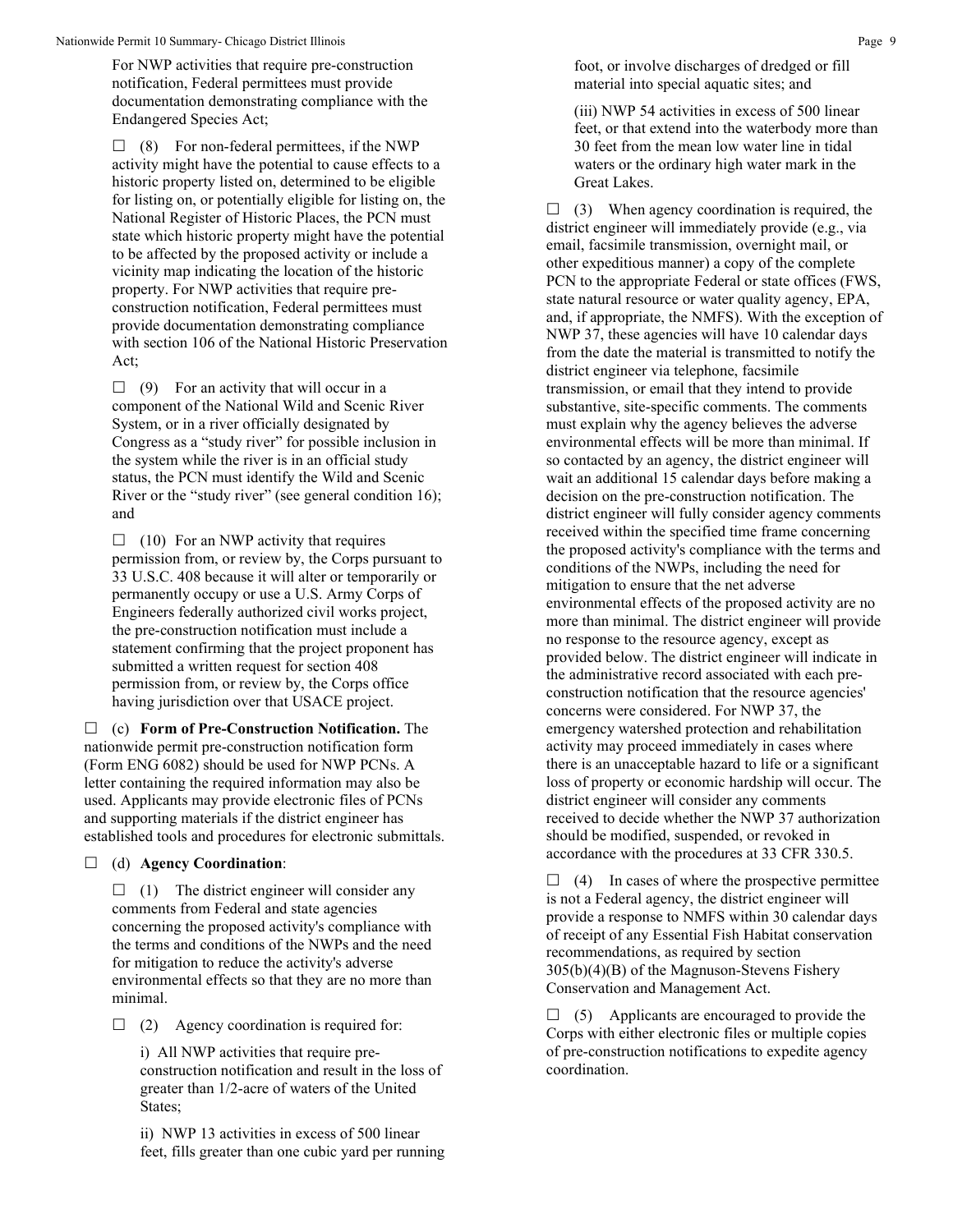#### **C. District Engineer's Decision**

 $\Box$  1. In reviewing the PCN for the proposed activity, the district engineer will determine whether the activity authorized by the NWP will result in more than minimal individual or cumulative adverse environmental effects or may be contrary to the public interest. If a project proponent requests authorization by a specific NWP, the district engineer should issue the NWP verification for that activity if it meets the terms and conditions of that NWP, unless he or she determines, after considering mitigation, that the proposed activity will result in more than minimal individual and cumulative adverse effects on the aquatic environment and other aspects of the public interest and exercises discretionary authority to require an individual permit for the proposed activity. For a linear project, this determination will include an evaluation of the single and complete crossings of waters of the United States that require PCNs to determine whether they individually satisfy the terms and conditions of the NWP(s), as well as the cumulative effects caused by all of the crossings of waters of the United States authorized by NWP.

If an applicant requests a waiver of an applicable limit, as provided for in NWPs 13, 36, or 54, the district engineer will only grant the waiver upon a written determination that the NWP activity will result in only minimal individual and cumulative adverse environmental effects.

 $\Box$  2. When making minimal adverse environmental effects determinations the district engineer will consider the direct and indirect effects caused by the NWP activity. He or she will also consider the cumulative adverse environmental effects caused by activities authorized by NWP and whether those cumulative adverse environmental effects are no more than minimal. The district engineer will also consider site specific factors, such as the environmental setting in the vicinity of the NWP activity, the type of resource that will be affected by the NWP activity, the functions provided by the aquatic resources that will be affected by the NWP activity, the degree or magnitude to which the aquatic resources perform those functions, the extent that aquatic resource functions will be lost as a result of the NWP activity (e.g., partial or complete loss), the duration of the adverse effects (temporary or permanent), the importance of the aquatic resource functions to the region (e.g., watershed or ecoregion), and mitigation required by the district engineer. If an appropriate functional or condition assessment method is available and practicable to use, that assessment method may be used by the district engineer to assist in the minimal adverse environmental effects determination. The district engineer may add case-specific special conditions to the NWP authorization to address site-specific environmental concerns.

 $\Box$  3. If the proposed activity requires a PCN and will result in a loss of greater than 1/10-acre of wetlands or 3/100 acre of stream bed, the prospective permittee should submit a mitigation proposal with the PCN. Applicants may also propose compensatory mitigation for NWP activities with smaller impacts, or for impacts to other types of waters. The district engineer will consider any proposed compensatory mitigation or other mitigation measures the applicant has included in the proposal in determining whether the net adverse environmental effects of the proposed activity are no more than minimal. The compensatory mitigation proposal

may be either conceptual or detailed. If the district engineer determines that the activity complies with the terms and conditions of the NWP and that the adverse environmental effects are no more than minimal, after considering mitigation, the district engineer will notify the permittee and include any activity-specific conditions in the NWP verification the district engineer deems necessary. Conditions for compensatory mitigation requirements must comply with the appropriate provisions at [33 CFR 332.3\(](https://www.federalregister.gov/select-citation/2021/01/13/33-CFR-332.3)k). The district engineer must approve the final mitigation plan before the permittee commences work in waters of the United States, unless the district engineer determines that prior approval of the final mitigation plan is not practicable or not necessary to ensure timely completion of the required compensatory mitigation. If the prospective permittee elects to submit a compensatory mitigation plan with the PCN, the district engineer will expeditiously review the proposed compensatory mitigation plan. The district engineer must review the proposed compensatory mitigation plan within 45 calendar days of receiving a complete PCN and determine whether the proposed mitigation would ensure that the NWP activity results in no more than minimal adverse environmental effects. If the net adverse environmental effects of the NWP activity (after consideration of the mitigation proposal) are determined by the district engineer to be no more than minimal, the district engineer will provide a timely written response to the applicant. The response will state that the NWP activity can proceed under the terms and conditions of the NWP, including any activity-specific conditions added to

 $\Box$  4. If the district engineer determines that the adverse environmental effects of the proposed activity are more than minimal, then the district engineer will notify the applicant either: (a) That the activity does not qualify for authorization under the NWP and instruct the applicant on the procedures to seek authorization under an individual permit; (b) that the activity is authorized under the NWP subject to the applicant's submission of a mitigation plan that would reduce the adverse environmental effects so that they are no more than minimal; or (c) that the activity is authorized under the NWP with specific modifications or conditions. Where the district engineer determines that mitigation is required to ensure no more than minimal adverse environmental effects, the activity will be authorized within the 45-day PCN period (unless additional time is required to comply with general conditions 18, 20, and/or 31), with activity-specific conditions that state the mitigation requirements. The authorization will include the necessary conceptual or detailed mitigation plan or a requirement that the applicant submit a mitigation plan that would reduce the adverse environmental effects so that they are no more than minimal. When compensatory mitigation is required, no work in waters of the United States may occur until the district engineer has approved a specific mitigation plan or has determined that prior approval of a final mitigation plan is not practicable or not necessary to ensure timely completion of the required compensatory mitigation.

the NWP authorization by the district engineer.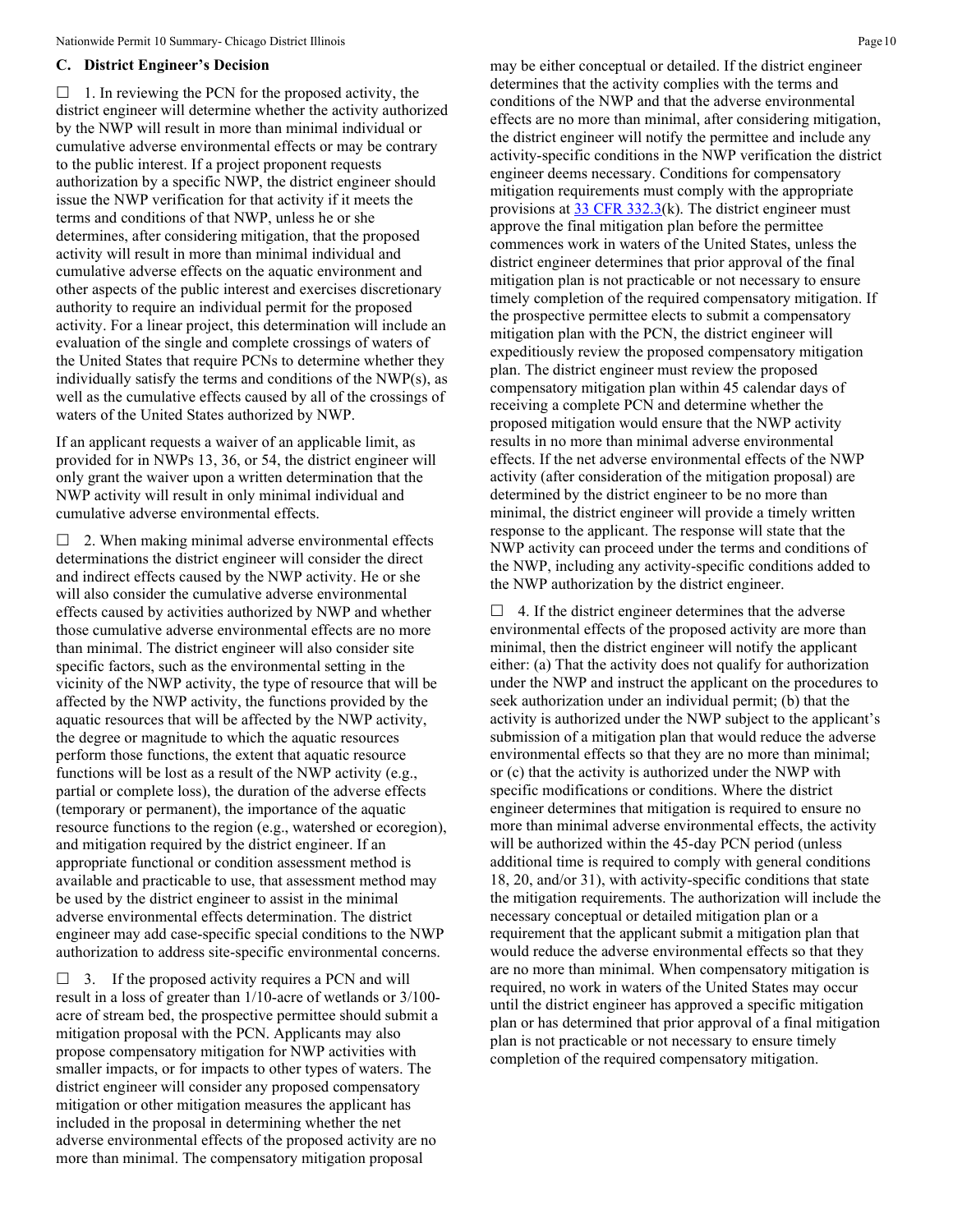# D. **Further Information**

1. District engineers have authority to determine if an activity complies with the terms and conditions of an NWP.

2. NWPs do not obviate the need to obtain other federal, state, or local permits, approvals, or authorizations required by law.

3. NWPs do not grant any property rights or exclusive privileges.

4. NWPs do not authorize any injury to the property or rights of others.

5. NWPs do not authorize interference with any existing or proposed Federal project (see general condition 31).

#### E. **Definitions**

**Best management practices (BMPs)**: Policies, practices, procedures, or structures implemented to mitigate the adverse environmental effects on surface water quality resulting from development. BMPs are categorized as structural or nonstructural.

**Compensatory mitigation**: The restoration (re-establishment or rehabilitation), establishment (creation), enhancement, and/or in certain circumstances preservation of aquatic resources for the purposes of offsetting unavoidable adverse impacts which remain after all appropriate and practicable avoidance and minimization has been achieved.

**Currently serviceable**: Useable as is or with some maintenance, but not so degraded as to essentially require reconstruction.

**Direct effects**: Effects that are caused by the activity and occur at the same time and place.

**Discharge**: The term "discharge" means any discharge of dredged or fill material into waters of the United States.

**Ecological reference:** A model used to plan and design an aquatic habitat and riparian area restoration, enhancement, or establishment activity under NWP 27. An ecological reference may be based on the structure, functions, and dynamics of an aquatic habitat type or a riparian area type that currently exists in the region where the proposed NWP 27 activity is located. Alternatively, an ecological reference may be based on a conceptual model for the aquatic habitat type or riparian area type to be restored, enhanced, or established as a result of the proposed NWP 27 activity. An ecological reference takes into account the range of variation of the aquatic habitat type or riparian area type in the region.

**Enhancement**: The manipulation of the physical, chemical, or biological characteristics of an aquatic resource to heighten, intensify, or improve a specific aquatic resource function(s). Enhancement results in the gain of selected aquatic resource function(s), but may also lead to a decline in other aquatic resource function(s). Enhancement does not result in a gain in aquatic resource area.

**Establishment (creation):** The manipulation of the physical, chemical, or biological characteristics present to develop an aquatic resource that did not previously exist at an upland site. Establishment results in a gain in aquatic resource area.

**High Tide Line**: The line of intersection of the land with the water's surface at the maximum height reached by a rising tide. The high tide line may be determined, in the absence of actual data, by a line of oil or scum along shore objects, a more or less continuous deposit of fine shell or debris on the foreshore or berm, other physical markings or characteristics, vegetation lines, tidal gages, or other suitable means that delineate the general height reached by a rising tide. The line encompasses spring high tides and other high tides that occur with periodic frequency but does not include storm surges in which there is a departure from the normal or predicted reach of the tide due to the piling up of water against a coast by strong winds such as those accompanying a hurricane or other intense storm.

**Historic Property**: Any prehistoric or historic district, site (including archaeological site), building, structure, or other object included in, or eligible for inclusion in, the National Register of Historic Places maintained by the Secretary of the Interior. This term includes artifacts, records, and remains that are related to and located within such properties. The term includes properties of traditional religious and cultural importance to an Indian tribe or Native Hawaiian organization and that meet the National Register criteria (36 CFR part 60).

**Independent utility**: A test to determine what constitutes a single and complete non-linear project in the Corps Regulatory Program. A project is considered to have independent utility if it would be constructed absent the construction of other projects in the project area. Portions of a multi-phase project that depend upon other phases of the project do not have independent utility. Phases of a project that would be constructed even if the other phases were not built can be considered as separate single and complete projects with independent utility.

**Indirect effects**: Effects that are caused by the activity and are later in time or farther removed in distance, but are still reasonably foreseeable.

**Loss of waters of the United States**: Waters of the United States that are permanently adversely affected by filling, flooding, excavation, or drainage because of the regulated activity. The loss of stream bed includes the acres of stream bed that are permanently adversely affected by filling or excavation because of the regulated activity. Permanent adverse effects include permanent discharges of dredged or fill material that change an aquatic area to dry land, increase the bottom elevation of a waterbody, or change the use of a waterbody. The acreage of loss of waters of the United States is a threshold measurement of the impact to jurisdictional waters for determining whether a project may qualify for an NWP; it is not a net threshold that is calculated after considering compensatory mitigation that may be used to offset losses of aquatic functions and services. Waters of the United States temporarily filled, flooded, excavated, or drained, but restored to pre-construction contours and elevations after construction, are not included in the measurement of loss of waters of the United States. Impacts resulting from activities that do not require Department of the Army authorization, such as activities eligible for exemptions under section 404(f) of the Clean Water Act, are not considered when calculating the loss of waters of the United States.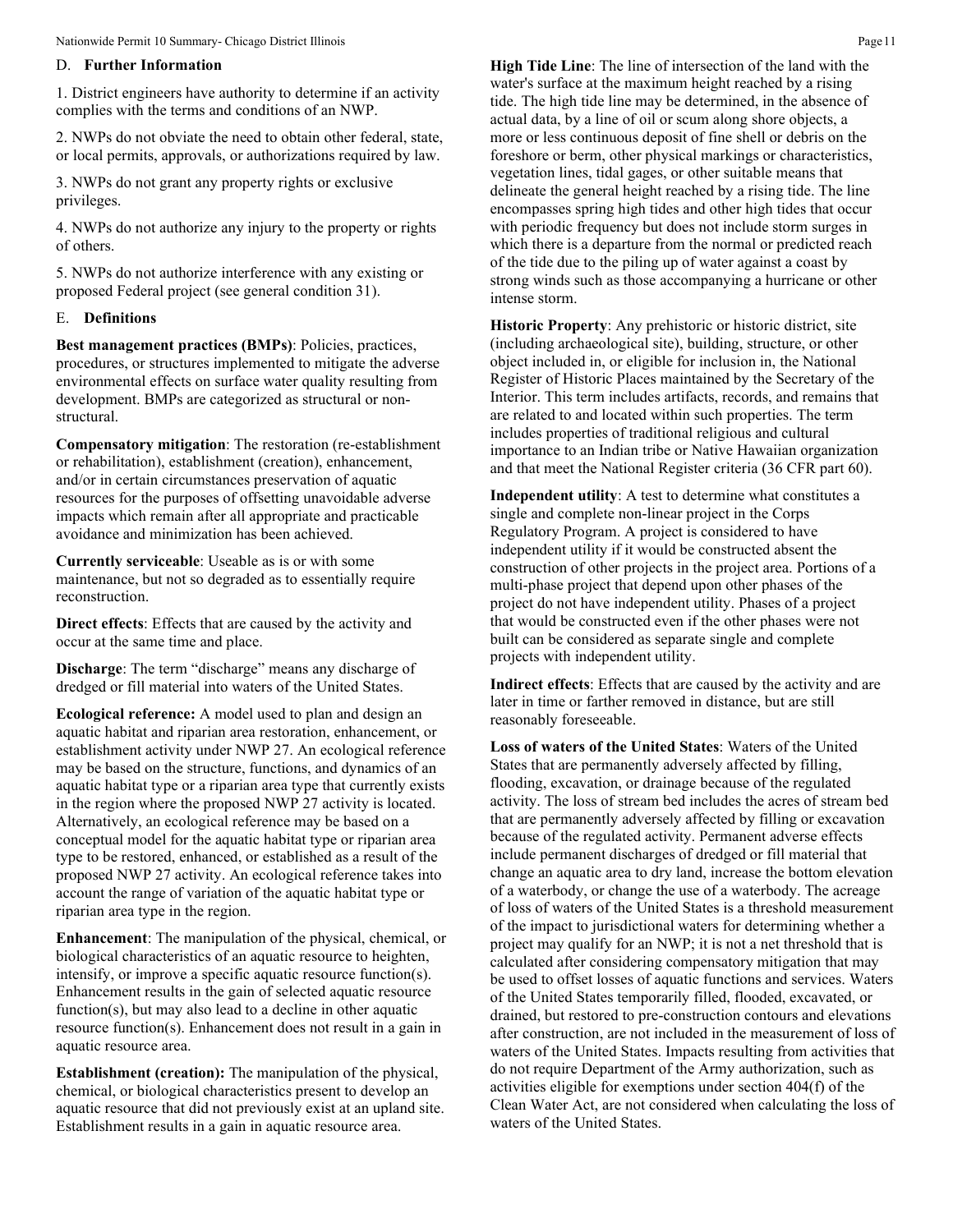**Navigable waters:** Waters subject to section 10 of the Rivers and Harbors Act of 1899. These waters are defined at 33 CFR part 329.

**Non-tidal wetland**: A non-tidal wetland is a wetland that is not subject to the ebb and flow of tidal waters. Non-tidal wetlands contiguous to tidal Start Printed Page 57394waters are located landward of the high tide line (i.e., spring high tide line).

**Open water:** For purposes of the NWPs, an open water is any area that in a year with normal patterns of precipitation has water flowing or standing above ground to the extent that an ordinary high water mark can be determined. Aquatic vegetation within the area of flowing or standing water is either non-emergent, sparse, or absent. Vegetated shallows are considered to be open waters. Examples of "open waters" include rivers, streams, lakes, and ponds.

**Ordinary High Water Mark**: The term ordinary high water mark means that line on the shore established by the fluctuations of water and indicated by physical characteristics such as a clear, natural line impressed on the bank, shelving, changes in the character of soil, destruction of terrestrial vegetation, the presence of litter and debris, or other appropriate means that consider the characteristics of the surrounding areas.

**Perennial stream**: A perennial stream has surface water flowing continuously year-round during a typical year.

**Practicable:** Available and capable of being done after taking into consideration cost, existing technology, and logistics in light of overall project purposes.

**Pre-construction notification:** A request submitted by the project proponent to the Corps for confirmation that a particular activity is authorized by nationwide permit. The request may be a permit application, letter, or similar document that includes information about the proposed work and its anticipated environmental effects. Pre-construction notification may be required by the terms and conditions of a nationwide permit, or by regional conditions. A preconstruction notification may be voluntarily submitted in cases where pre-construction notification is not required and the project proponent wants confirmation that the activity is authorized by nationwide permit.

**Preservation**: The removal of a threat to, or preventing the decline of, aquatic resources by an action in or near those aquatic resources. This term includes activities commonly associated with the protection and maintenance of aquatic resources through the implementation of appropriate legal and physical mechanisms. Preservation does not result in a gain of aquatic resource area or functions.

**Re-establishment**: The manipulation of the physical, chemical, or biological characteristics of a site with the goal of returning natural/historic functions to a former aquatic resource. Re-establishment results in rebuilding a former aquatic resource and results in a gain in aquatic resource area and functions.

**Rehabilitation**: The manipulation of the physical, chemical, or biological characteristics of a site with the goal of repairing natural/historic functions to a degraded aquatic resource. Rehabilitation results in a gain in aquatic resource function, but does not result in a gain in aquatic resource area.

**Restoration**: The manipulation of the physical, chemical, or biological characteristics of a site with the goal of returning natural/historic functions to a former or degraded aquatic resource. For the purpose of tracking net gains in aquatic resource area, restoration is divided into two categories: Reestablishment and rehabilitation.

**Riffle and pool complex**: Riffle and pool complexes are special aquatic sites under the 404(b)(1) Guidelines. Riffle and pool complexes sometimes characterize steep gradient sections of streams. Such stream sections are recognizable by their hydraulic characteristics. The rapid movement of water over a course substrate in riffles results in a rough flow, a turbulent surface, and high dissolved oxygen levels in the water. Pools are deeper areas associated with riffles. A slower stream velocity, a streaming flow, a smooth surface, and a finer substrate characterize pools.

**Riparian areas**: Riparian areas are lands next to streams, lakes, and estuarine-marine shorelines. Riparian areas are transitional between terrestrial and aquatic ecosystems, through which surface and subsurface hydrology connects riverine, lacustrine, estuarine, and marine waters with their adjacent wetlands, non-wetland waters, or uplands. Riparian areas provide a variety of ecological functions and services and help improve or maintain local water quality. (See general condition 23.)

**Shellfish seeding**: The placement of shellfish seed and/or suitable substrate to increase shellfish production. Shellfish seed consists of immature individual shellfish or individual shellfish attached to shells or shell fragments (i.e., spat on shell). Suitable substrate may consist of shellfish shells, shell fragments, or other appropriate materials placed into waters for shellfish habitat.

**Single and complete linear project:** A linear project is a project constructed for the purpose of getting people, goods, or services from a point of origin to a terminal point, which often involves multiple crossings of one or more waterbodies at separate and distant locations. The term "single and complete project" is defined as that portion of the total linear project proposed or accomplished by one owner/developer or partnership or other association of owners/developers that includes all crossings of a single water of the United States (i.e., a single waterbody) at a specific location. For linear projects crossing a single or multiple waterbodies several times at separate and distant locations, each crossing is considered a single and complete project for purposes of NWP authorization. However, individual channels in a braided stream or river, or individual arms of a large, irregularly shaped wetland or lake, etc., are not separate waterbodies, and crossings of such features cannot be considered separately.